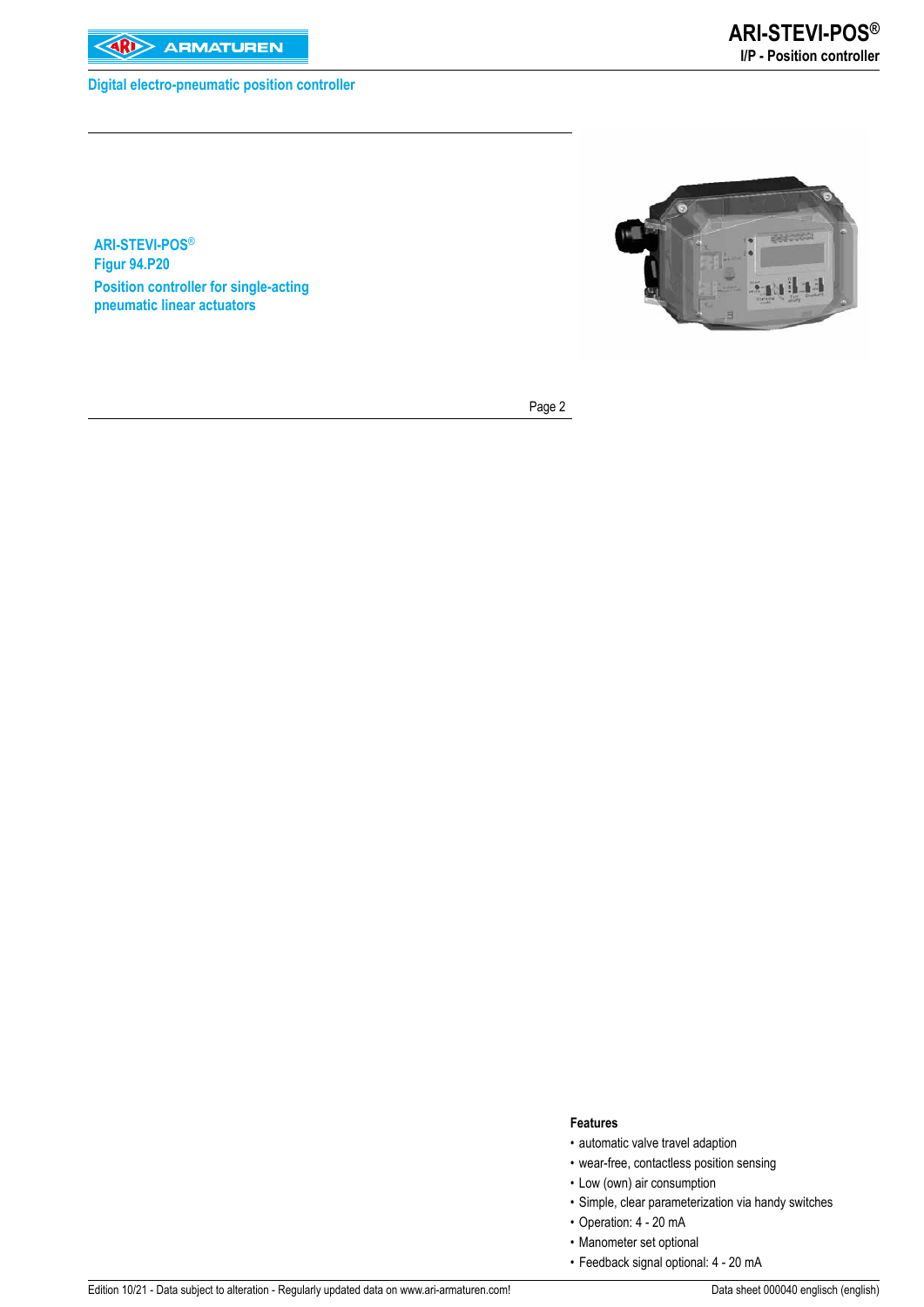## **Technical data**

| <b>Type</b>                                     | <b>ARI-STEVI-POS®</b>                                       |  |  |  |  |  |
|-------------------------------------------------|-------------------------------------------------------------|--|--|--|--|--|
| Stroke range (linear actuator)                  | 10 up to 120 mm                                             |  |  |  |  |  |
| Pneumatics                                      | single-acting                                               |  |  |  |  |  |
| Auxiliary energy                                | Supply air: 1,4 up to 7 bar (20 up to 105 psi)              |  |  |  |  |  |
| Air connection                                  | G1/4 or 1/4-18 NPT (with NPT adaptor)                       |  |  |  |  |  |
| Manometer connection                            | G1/8 or 1/8-27 NPT (with NPT adaptor)                       |  |  |  |  |  |
| Operation                                       | 420 mA max. Load voltage $9,5 \text{ V}$ (475 $\Omega$ )    |  |  |  |  |  |
| Behavior in the event of control signal failure | Valve is vented                                             |  |  |  |  |  |
| Max. cable cross section                        | Operation: 2,5 mm <sup>2</sup>                              |  |  |  |  |  |
| Cable diameter for cable glands                 | M20 x 1,5: Klemmbereich 8 - 13 mm                           |  |  |  |  |  |
| Linearity                                       | $±1.5\%$ F.S. <sup>1)</sup>                                 |  |  |  |  |  |
| Hysteresis                                      | 1.4 % F.S. $1$                                              |  |  |  |  |  |
| Resolution                                      | $0.5\%$ F.S. <sup>1)</sup>                                  |  |  |  |  |  |
| max. permissible ambient temperature            | -20 °C +80 °C (-4 °F +176 °F)                               |  |  |  |  |  |
| max. storage temperature                        | -25 °C +80 °C (-13 °F +176 °F)                              |  |  |  |  |  |
| <b>Material Body</b>                            | PA                                                          |  |  |  |  |  |
| <b>Bonnet material</b>                          | PC                                                          |  |  |  |  |  |
| Protection class EN 60529                       | <b>IP66</b>                                                 |  |  |  |  |  |
| Corrosion class                                 | C3 acc. to EN ISO 12944-2                                   |  |  |  |  |  |
| Pneumatic operating medium                      | Compressed air according to ISO 8573-1                      |  |  |  |  |  |
| Oil content                                     | Class 4                                                     |  |  |  |  |  |
| Solid impurities                                | Class 4 permanent                                           |  |  |  |  |  |
| Pressure dew point<br>Ventilate drive           | Class 4 (min. 10 K below permissibl ambient temperature)    |  |  |  |  |  |
| Supply air pressure2 bar (29 psi)<br>$\bullet$  | 6,36 m <sup>3</sup> /h (28 USgpm)                           |  |  |  |  |  |
| Supply air pressure 4 bar (58 psi)              | 11,76 m <sup>3</sup> /h (51,8 USgpm)                        |  |  |  |  |  |
| Supply air pressure 6 bar (87 psi)              | 15,72 m <sup>3</sup> /h (69,2 USgpm)                        |  |  |  |  |  |
| Vent actoures                                   |                                                             |  |  |  |  |  |
| Signal pressure 2 bar (29 psi)<br>$\bullet$     | 7,68 m <sup>3</sup> /h (33,8 USgpm)                         |  |  |  |  |  |
| Signal pressure 4 bar (58 psi)                  | 14,76 m <sup>3</sup> /h (65,0 USgpm)                        |  |  |  |  |  |
| Signal pressure 6 bar (87 psi)                  | 15,72 m <sup>3</sup> /h (69,2 USgpm)                        |  |  |  |  |  |
| Air consumption in controlled condition         | ≤ 0,024 m <sup>3</sup> /h (≤ 0,11 USqpm) (to 25°C)          |  |  |  |  |  |
| Mounting position                               | Any, restriction: air connections and silencers not upwards |  |  |  |  |  |
| Weight                                          | $0,7$ kg                                                    |  |  |  |  |  |

<sup>1)</sup> F.S.: full scale (20 mA)

## **Accessories**

|                    | 420 mA passive for current loop 932 V                                    |  |  |  |  |
|--------------------|--------------------------------------------------------------------------|--|--|--|--|
| Analog output card | galvanically isolated                                                    |  |  |  |  |
|                    | max. conductor cross-section for connection termina: 2.5 mm <sup>2</sup> |  |  |  |  |
|                    | 2 pieces: 0 - 10 bar / 0 - 140 psi                                       |  |  |  |  |
| Manometer          | for supply air and working pressure                                      |  |  |  |  |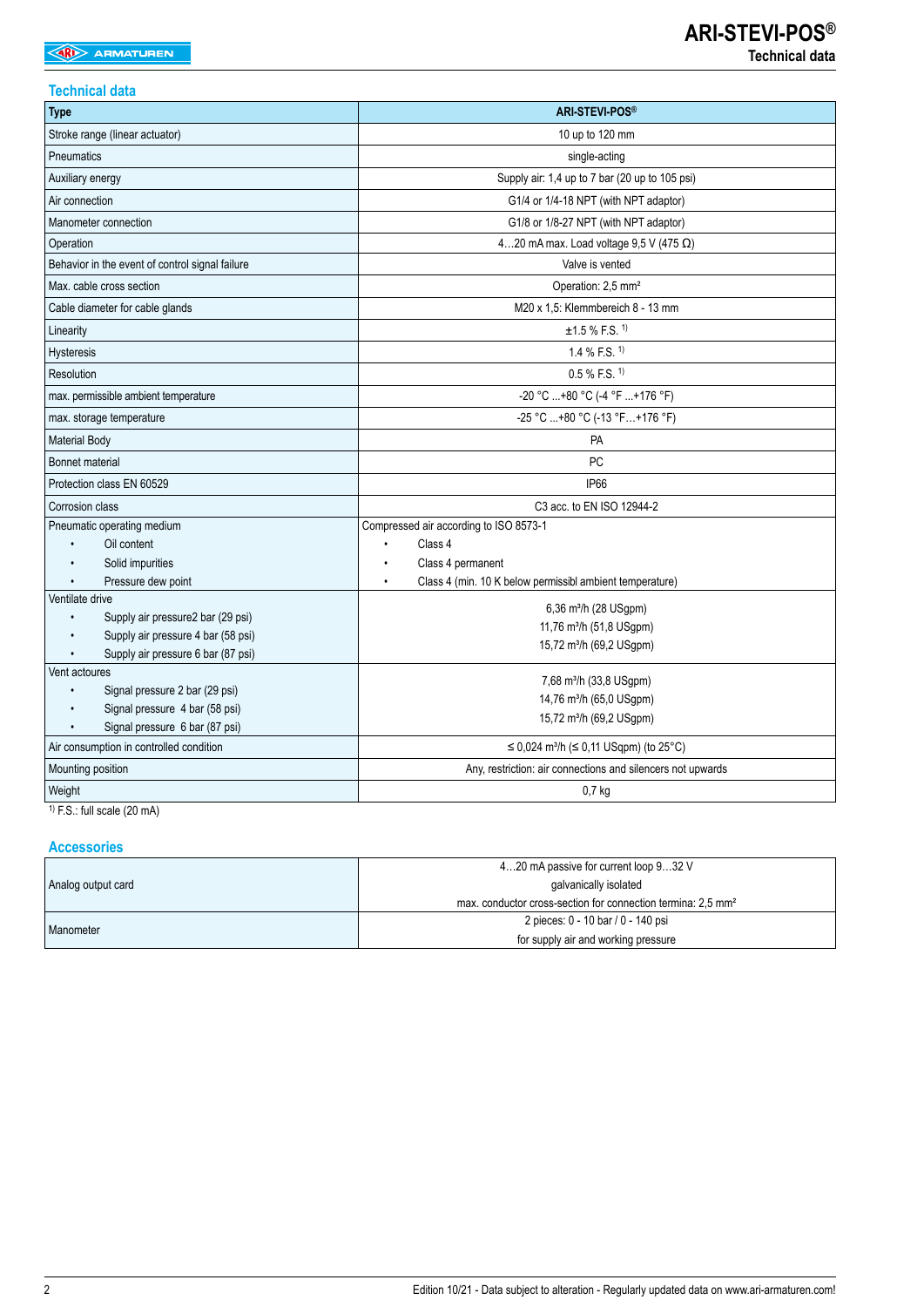### **Functional description**

The ARI-STEVI-POS® electropneumatic position controller is attached to singleacting pneumatic control valves to convert an electrical 4 to 20 mA setpoint signal into a valve position. The actual position of the control valve is detected via a wearfree, contactless magnetic Hall sensor and compared with the setpoint. The position controller uses a pneumatic module to regulate the pressure in the pneumatic actuator so that the actual position lies within a defined deadband range around the setpoint. The most important settings, such as inversion, deadband and tight-closing function, can be conveniently adjusted via handy switches.

The LCD display allows the user to monitor the status of the position controller. When the hood is open, it is possible in manual operating mode to move the valve via the position controller using the pushbutton.

In addition to an automatically adjusting deadband, various fixed deadbands of 0.5 %, 1 % and 3 % can also be set.

With the tight-closing function, the pneumatic actuator is completely vented as soon as the setpoint falls below or exceeds the adjusted limits in order to build up the max. force for closing. The function can be switched on or off as required for each direction via a switch.



#### **Type code**

#### **Exempel type number: 94P20-01G-0000-Z0**

|                                         |                                                 |                          | 9<br>4 | P <sub>20</sub> | 01 | G |  | 0 | 0 | $\sim$ | Z <sub>0</sub> |
|-----------------------------------------|-------------------------------------------------|--------------------------|--------|-----------------|----|---|--|---|---|--------|----------------|
| <b>Actuators &amp; Accessories</b>      | -                                               | 9                        |        |                 |    |   |  |   |   |        |                |
| Position controller, position indicator | ٠                                               | 4                        |        |                 |    |   |  |   |   |        |                |
| Series                                  | STEVI-POS <sup>®</sup> (single-acting; plastic) | P <sub>20</sub>          |        |                 |    |   |  |   |   |        |                |
|                                         |                                                 |                          |        |                 |    |   |  |   |   |        |                |
| Communikation                           | 2-wire 4-20 mA                                  | 00                       |        |                 |    |   |  |   |   |        |                |
|                                         | 2-wire 4-20 mA + Feetback                       | 01                       |        |                 |    |   |  |   |   |        |                |
| Connection electric / pneumatic         | M20x1,5 & G1/4                                  | G                        |        |                 |    |   |  |   |   |        |                |
|                                         | 1/2" NPT & 1/4" NPT (Adapter)                   | N                        |        |                 |    |   |  |   |   |        |                |
|                                         |                                                 |                          |        |                 |    |   |  |   |   |        |                |
|                                         | without Manometer                               | U                        |        |                 |    |   |  |   |   |        |                |
|                                         | Manometer plasitc, block aluminum               |                          |        |                 |    |   |  |   |   |        |                |
| Options                                 | Silencer - nickel-plated brass                  |                          |        |                 |    |   |  |   |   |        |                |
|                                         | Silencer - stainless steel                      |                          |        |                 |    |   |  |   |   |        |                |
|                                         | no selection                                    | 0                        |        |                 |    |   |  |   |   |        |                |
|                                         |                                                 | $\overline{\phantom{0}}$ |        |                 |    |   |  |   |   |        |                |
| Approvals / Certificates                |                                                 | Z <sub>0</sub>           |        |                 |    |   |  |   |   |        |                |

#### **Features**

- simple commissioning
- setting of the important operating parameters via handy slide switches
- automatic stroke adjustment
- Further settings and additional functions can be set via the display
- diagnostic data





Fast and precise mounting of the position controller on linear valves due to the due to the printed permissible angle of rotation range. The cable connection via spring-loaded terminals.

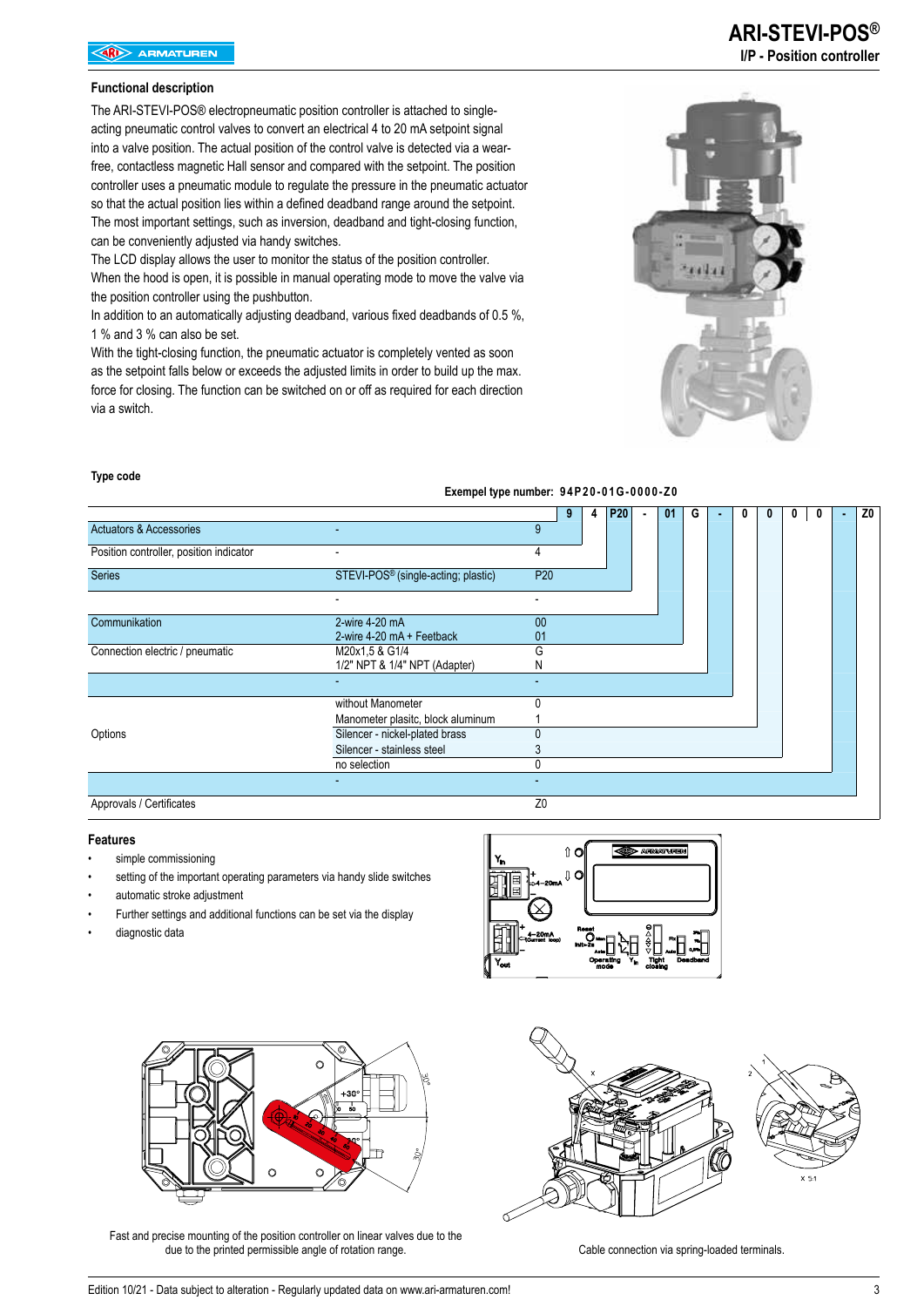## **Additional options**

Analog output card



Manometer



# **Wiring diagram**





680 PT screw 5 x 16 -T20 681 O-ring 15x2,5-N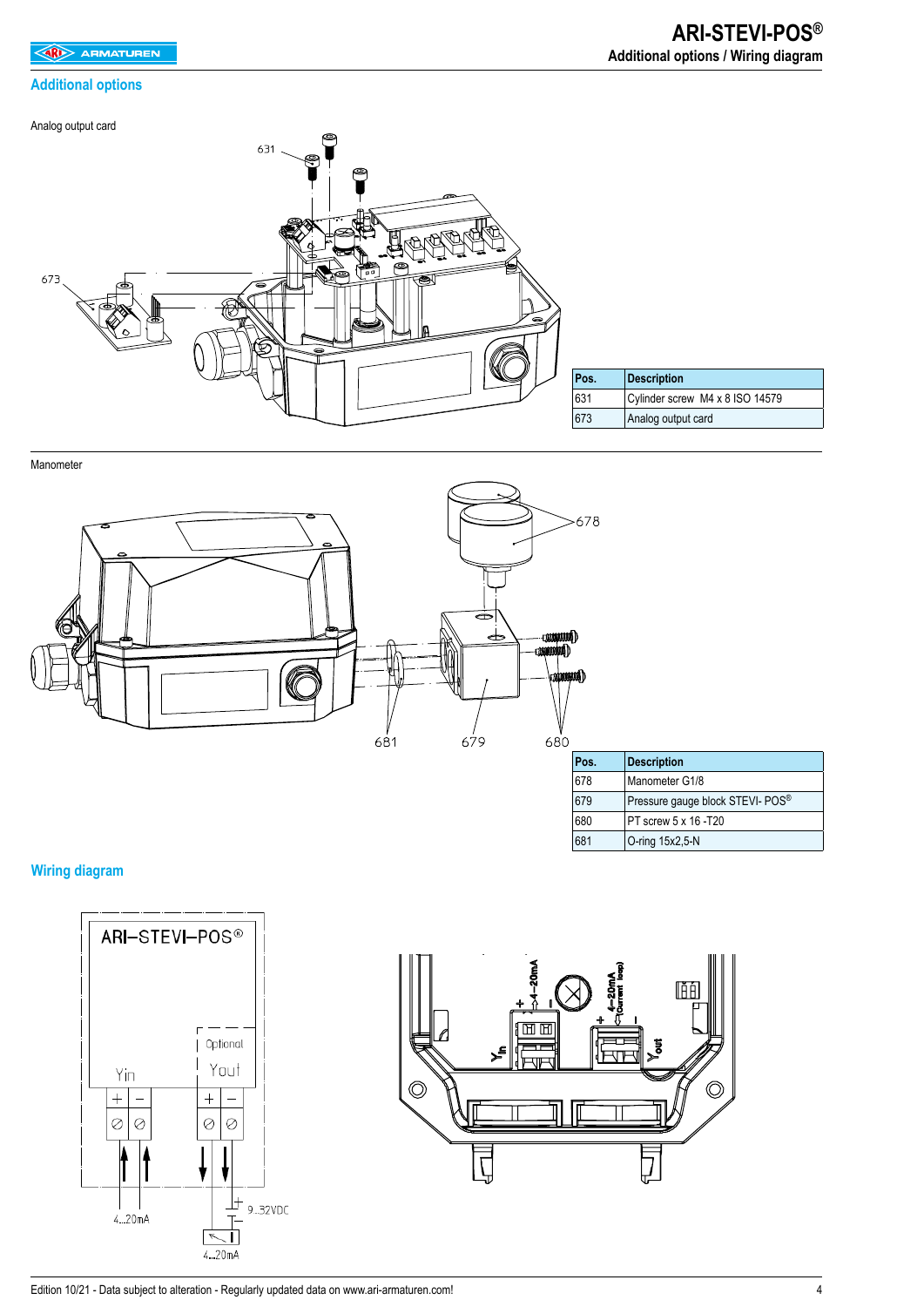## **Dimensions**



## **Backside**